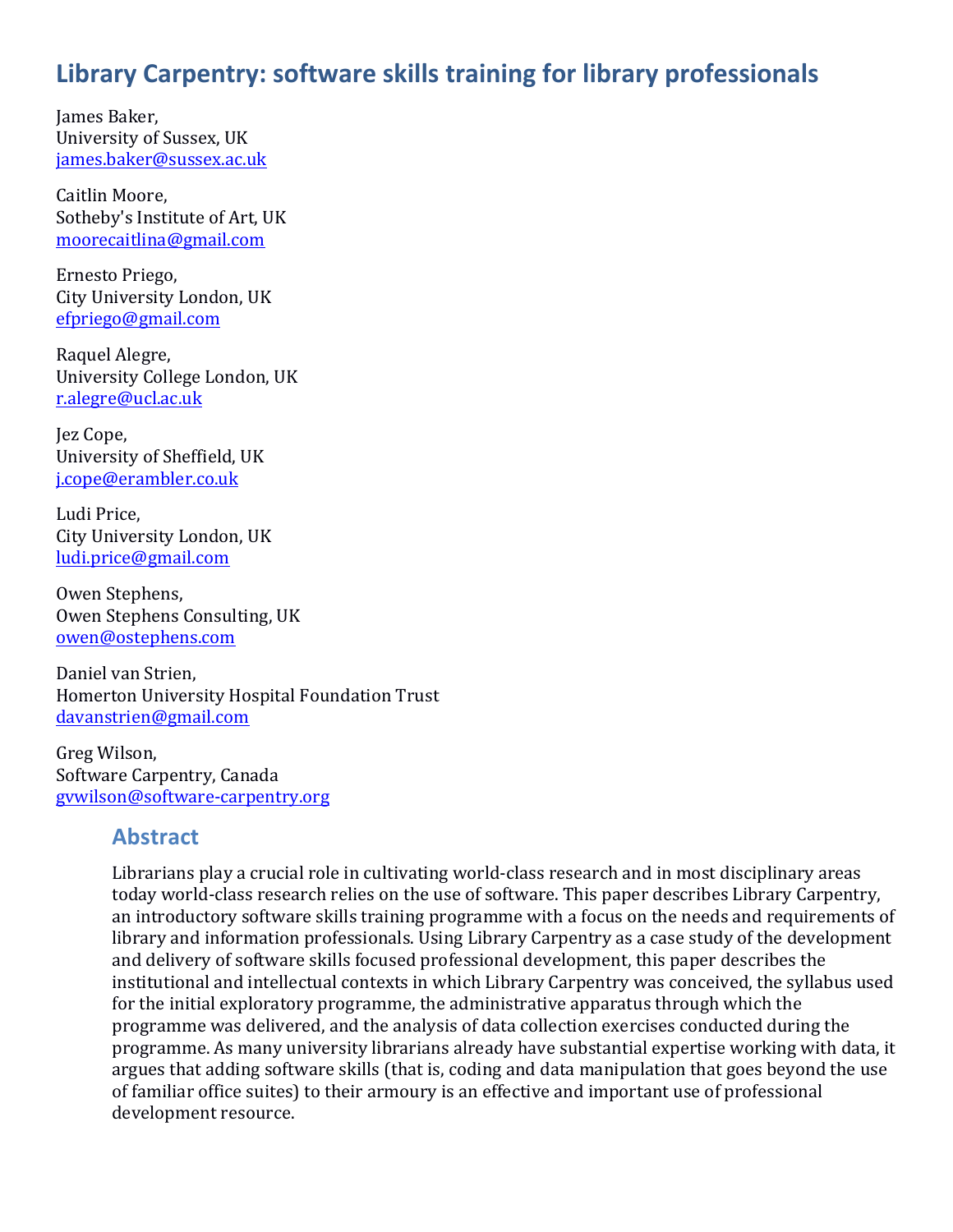## **Keywords**

capacity building, software skills, data, Library Carpentry

### **1. Overview**

Librarians play a crucial role in cultivating world-class research and in most disciplinary areas today world-class research relies on the use of software (Hettrick, 2014). Established non-profit volunteer organisations such as Software Carpentry (Wilson, 2010) and Data Carpentry (Teal et al., 2014) offer introductory research software skills training with a focus on the needs and requirements of research scientists. This paper describes Library Carpentry, a comparable introductory software skills training programme with a focus on the needs and requirements of library and information professionals. In its initial exploratory run, Library Carpentry took the form of four three-hour sessions held at the City University London Centre for Information Science across four successive Monday evenings in November 2015. These sessions attracted 59 participants from 14 institutions in London and its environs. Subsequently, there has been interest in Library Carpentry both from outside the United Kingdom and from individuals working in comparable professional contexts outside librarianship (such as the archives sector).

This paper presents Library Carpentry as a case study on the development and delivery of software skills focused professional development. It begins by describing the institutional and intellectual contexts in which Library Carpentry was conceived. It goes on to describe the syllabus used for the initial exploratory programme, the administrative apparatus through which the programme was delivered, and the analysis of data collection exercises conducted during the programme. It concludes with a discussion of what went well, what might need adapting, and future plans. As many university librarians already have substantial expertise working with data, it argues that adding software skills (that is, coding and data manipulation that goes beyond the use of familiar office suites) to their armoury is an effective and important use of professional development resources.

The paper has three aims:

1) To describe how and why the approaches of and resources created by non-library specific software skills training (Software Carpentry, Data Carpentry, and Programming Historian) and existing library specific programmes (British Library Digital Scholarship Training Programme, Data Scientist Training for Librarians) were adapted to create the Library Carpentry exploratory run and lesson materials.

2) To present data on software skills in university libraries that was collected during this exploratory run.

3) To stand as one of a number of activities that builds the foundations of a distributed community model for embracing and sustaining software skills in the library and information profession.

## **2. Context**

## **2.1. Intellectual contexts**

Jonathan Rochkind (2007) argued in his Editorial Introduction to the inaugural issue of The *Code4Lib Journal* that:

This is a decisive time for libraries. In the changing social and technological environment, libraries must adapt to fulfill their missions and satisfy their users. Library technology is acutely involved in this adaptation. Digital services, content and tools have become a part of nearly every aspect of library operations. The "digital library" is here–if you work in a library, you probably work in a digital library (n.p.).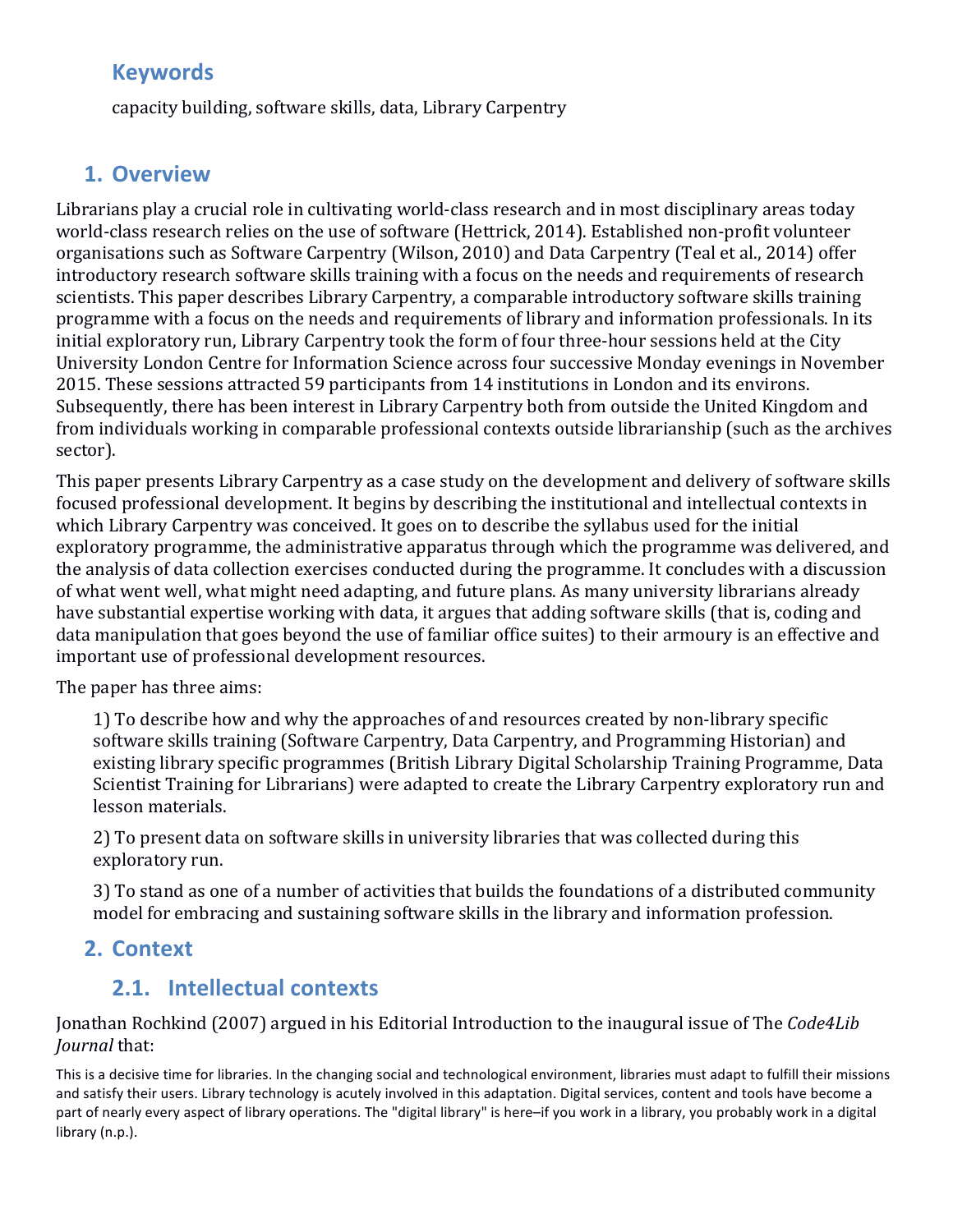Modern librarians have a wide range of roles (RLUK, 2014). Within many of these roles there is potential for applying programming and IT skills, which allow for automation of tasks and the manipulation of data, whether aggregating and harmonising usage statistics from diverse sources or bulk editing of metadata in library catalogues. The research data management and open access services now offered by academic libraries provide additional motivation for librarians to develop such skills (Goben & Raszewski, 2015). Conceptual questions raised when thinking about software design and programming skills often overlap with issues 'traditionally' considered by librarians, potentially leading to new approaches in both. Nevertheless, while the "digital library" has since 2007 fundamentally altered what university libraries do and are for, the integration of software skills into the work of library and information professionals has remained uneven (Dalziel, 2008; Kim, 2011). As Andromeda Yelton (2015) notes in her American Library Association Library Technology Report 'Coding for Librarians: Learning by Example', significant social and political barriers remain:

Many library coders spend a significant amount of time trying to cultivate buy-in, educate their colleagues about technology, or work against siloed organizational structures as they produce inherently cross-departmental work [p. 22]

That "buy-in" can be inhibited by a conflation of the desire to automate processes and reduce human involvement with cuts in staffing levels and the resulting increased workloads on individuals (Wilkinson, 2013). In turn, the emergence of software skills among library and information professionals can contribute to existential doubt, to concerns that the traditional and valued skills are no longer enough to justify employment (Wilkinson, 2013).

One factor that has provided fresh impetus for librarians to develop software skills which cut across their existing data management, user support, and research collaboration roles, is the recent emergence of the Digital Humanities, a field in which library and information scientists feature prominently (Baker, Bourg, et al., 2014; Baker, Williams, Russell, & Rosenblum, 2014; Keener, 2015). A project funded by the UK public body lisc made a series of recommendations to Higher Education Institutions or Higher Education clusters looking to build capacity for enabling complex analysis of large-scale digital collections by their non-computationally trained humanities researchers. In particular, it suggested investment 'in training library staff to run these initial queries in collaboration with humanities faculty, to support work with subsets of data that are produced, and to document and manage resulting code and derived data' (Terras et al., 2016).

## **2.2. Practical contexts**

In response to these contexts, Library Carpentry was conceived in Autumn 2014 as an attempt to facilitate the cultivation of software skills in the library and information science community. It built on three activities undertaken by the Library Carpentry PI (Baker) whilst a Digital Curator at the British Library between March 2013 and August 2015. The first activity was his attendance at a Software Carpentry workshop (Greenwich, London, October 2013). Subsequent discussions with Greg Wilson (then director of Software Carpentry) revealed the prominence of library and information science professionals among the cohort of non-scientists who attend Software Carpentry workshops. This indicated a potential appetite for in-person software skills training tailored to librarians. The second activity was the experience of writing lessons for the open-access, peer-reviewed journal *The Programming Historian* (Crymble et al., 2016). The observation of the crossover between historians and librarians in the use of and contribution to its lessons indicated an interest among librarians in structured and maintained online learning materials on software skills. The third activity was his role as a session lead and programme coordinator for the British Library's Digital Scholarship Training Programme, a hands-on practical training programme designed for British Library staff and delivered as one-day on-site workshops. The programme launched in November 2012 and covers topics from communicating collections and cleaning up data to command line programming and geo-referencing, some of which are available for self-directed learning (Baker, 2014). When presenting this activity to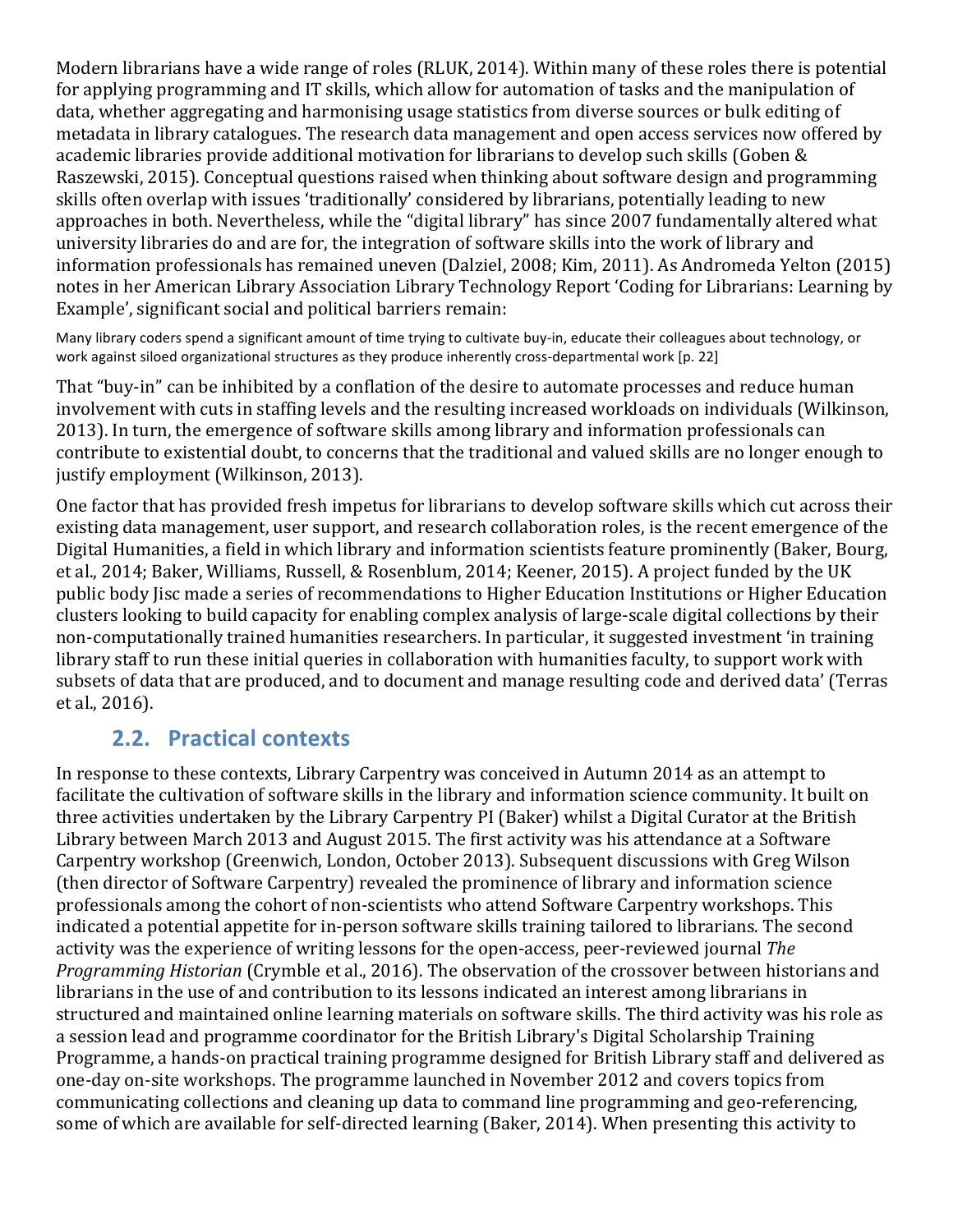librarians outside of the British Library, it was clear that demand existed in the sector for comparable inperson training programmes.

In light of the contexts and observations described, Library Carpentry had three aims upon inception:

1) To blend non-library specific software skills training (Software Carpentry, Data Carpentry, and Programming Historian) with existing library specific programmes (British Library Digital Scholarship Training Programme, Data Scientist Training for Librarians; Erdmann, et al., 2014) into a public offering aimed at library and information professionals seeking an introduction to software skills.

2) To collect data on software skills in university libraries, organisations that play a crucial role in cultivating world-class research that is increasingly reliant on software.

3) To build the foundations of a distributed community model for embracing and sustaining software skills in the library and information profession.

# **3. Programme Administration**

Library Carpentry was conceived in Autumn 2014 as a planned activity for Baker's then proposed Software Sustainability Institute Fellowship. Use of the 'Carpentry' name was intended to indicate an alignment with core aspects of Software Carpentry, namely: training delivered over four segments; an emphasis on open software and data; encouragement of attendance as groups rather than as individuals to support peer learning; the use of multiple trainers to troubleshoot issues; and training materials published online. The use of the 'Carpentry' moniker was approved by Software Carpentry. Upon being selected for a Fellowship, an outline for Library Carpentry was pitched to the Software Sustainability Institute and a £1,000 budget set aside to cover travel costs for trainers, room hire, and refreshments for attendees. At this stage it was anticipated that 20-30 attendees would be accommodated on a single day. In early 2015, a public call for input into shaping Library Carpentry was issued (Baker, 2015a) and discussions with individuals and groups already involved in relevant pedagogical initiatives (see 'Context') took place. As a result of this work, a decision was made for the Library Carpentry exploratory programme to take the form of a series of short events delivered in late-2015 based around a syllabus comparable to Software Carpentry and Data Carpentry, but with examples, data, exercises that replicated library practice rather than scientific research. The syllabus would include the Unix shell (a command line user interface),<sup>1</sup> Git (a version control tool) and OpenRefine (an interactive data cleanup tool). City University London Centre for Information Science were approached with a view to joining the project and the discussions that followed led to the decision to host Library Carpentry at City University London in alignment with their Master's degree in Library and Information Science. This had two significant consequences. First, a programme of four sessions to take place between 17:30 and 20:30 on consecutive Monday evenings was agreed upon. Doing so meant diverging from the two-day format preferred by both Software Carpentry and Data Carpentry, effectively distributing each half-day session over a four-week period. Second, as room hire costs were waived as part of this arrangement, the budget was in turn adjusted to accommodate 50 attendees.

Having settled on a venue, draft syllabus, and format, in April 2015 a call for participants and volunteers was issued (Baker, 2015b). The response to this established both the demand for Library Carpentry and a group of individuals willing to offer their time to develop and/or deliver the syllabus. In order to

  $1$  As the Software Carpentry Unix Shell lesson describes: 'The most popular Unix shell is Bash, the Bourne Again SHell (so-called because it's derived from a shell written by Stephen Bourne). Bash is the default shell on most modern implementations of Unix and in most packages that provide Unix-like tools for Windows' (Devenyi et al., 2016). Popular examples of 'modern implementations of Unix' are Mac OS X and Linux operating systems such as Ubuntu.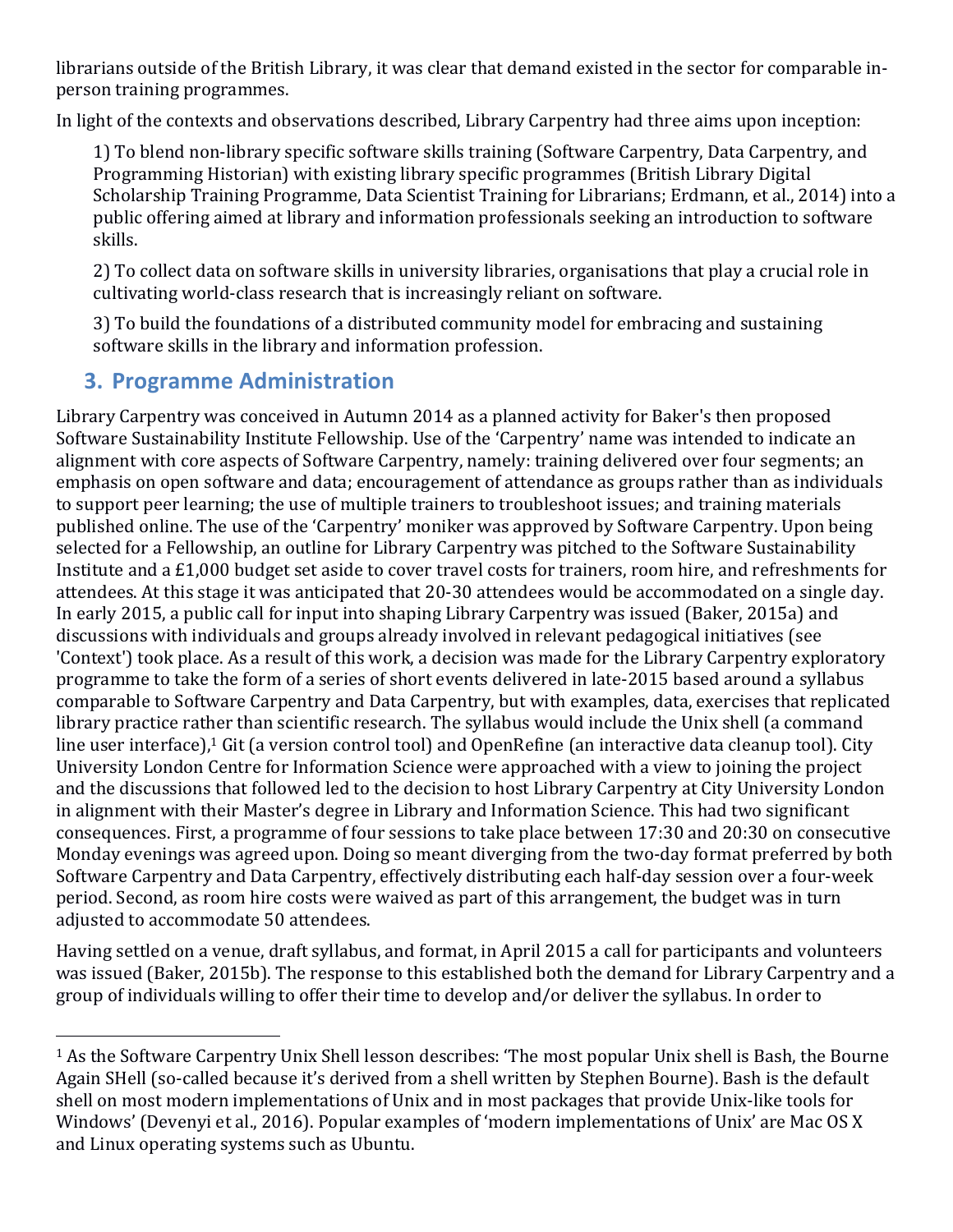maximise the pedagogical benefits of peer learning between sessions (Wilson, 2013), respondents from the first group were asked to bring a cohort from their institution to Library Carpentry.

In Spring/Summer 2015 the programme website and syllabus were developed and hosted on public GitHub repositories. This platform centralised our work and made it transparent: for example, GitHub Issues trackers were used to manage lesson development. Although using GitHub for this purpose is not frictionless – its steep learning curve introduces potential inclusivity issues (Crymble, 2015) – it nevertheless provided a useful platform on which to promote, iterate, and deploy Library Carpentry. In July 2015 lesson plans for each session were in place and proposed attendees were invited to confirm their registration. Due to high demand, institutions were limited to four attendees, with a waiting list for those the programme was unable to support due to capacity restrictions.

During programme delivery in November 2015, attendees worked on their own personal computers. For sessions one, two, and three printed handouts were provided to guide learning. Refreshments and snacks were provided at every session and as the sessions were held in the evening attendees were encouraged to bring more substantial meals.

At the beginning of each session attendees were asked to make a name badge for themselves, to selfassess their confidence level on the topic at hand, and to clearly display this on their badge (see 'Attendance and Feedback'). Each session was coordinated by a session lead and supported by between two and four helpers who undertook administrative tasks and/or were available to troubleshoot problems arising in the room. At the close of each session, attendees were directed to any actions they needed to take before the next session, typically software installation or downloading data. Between sessions matters arising, clarifications, and installation problems were handled via both GitHub Issues and email.

## **4. Syllabus**

### **4.1. Overview**

The Library Carpentry syllabus delivered in during the exploratory programme was aimed at beginners, required no prerequisite knowledge, and was tailored to align with the needs and requirements of library and information science professionals through the use of relevant examples, data, and exercises. The programme was split into four parts, each of which was delivered in a single three-hour session that was sub-divided into three sections each roughly 45 minutes in length (timetables used for each session are noted below, though note that they do not correspond exactly to what happened at each session). Dependencies between each session were minimised. This reduced the need for refreshers and meant that attendees who were unable to attend a session were not disadvantaged.

Two sets of learning outcomes informed the development and delivery of the syllabus. First, that attendees understood the value of command line interfaces, regular expressions, plain text file formats and consistent naming conventions, and would be equipped by Library Carpentry to apply these in their own professional context. Second, that attendees understood the importance of openly licensed software with strong and diverse user communities and how these characteristics could support both self-directed learning and professional development. To support the delivery of these learning outcomes, the syllabus was also built around use cases with clear relevance to library practice and functionality found in multiple software tools. The latter was particularly important in syllabus construction. The choice to offer a session that focused on the interactive data cleanup tool OpenRefine, for example, was made not only because OpenRefine is a powerful software tool for manipulating tabulated data that is well liked by librarians and is underpinned by a strong user community, but also because OpenRefine queries are built on both regular expressions and programming languages (Jython, Clojure, and the bespoke General Refine Expression Language) that introduce learners to clear, well-documented, and well-constructed programming syntax.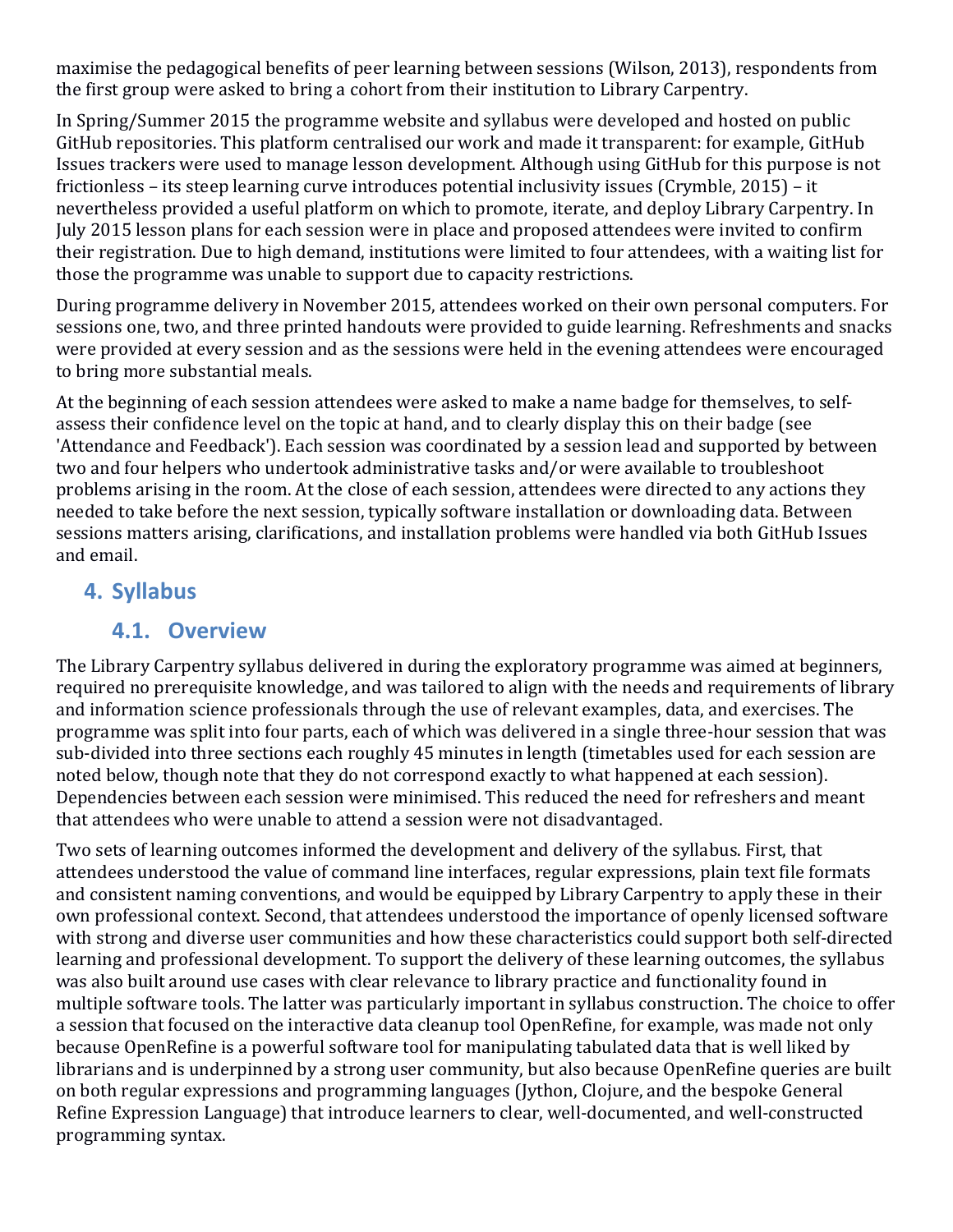# **4.2. Sessions**

Session one began with an introduction to basic programming concepts. It drew upon a wide literature, with elements adapted from British Library Digital Scholarship Training Programme lesson materials. Thereafter attendees were asked to reflect on words and phrases associated with programming, code, and software that they believed they would benefit from knowing more about. Attendees were organised into small peer groups to encourage honesty, peer support, and a better understanding of confidence levels among their peers. Discussions in these small groups were collated by the session lead and an open discussion held that aimed to underscore the learning outcomes of Library Carpentry, to flag areas that the sessions would not cover and where help on those could be sought, and to ameliorate concerns over prerequisite knowledge. The session concluded with an introduction to regular expressions. This included an exercise designed to both help attendees understand what regular expressions do and to encourage attendees to build their own regular expressions. These were conducted on paper with personal computers used to check answers, resolve queries, and experiment.

#### *Week One Timetable*

Arrival and Introduction (30 minutes) Jargon Busting exercise (40 minutes) Foundations presentation (35 minutes) Regular Expressions practical (45 minutes)

Session two covered the Unix shell. It was adapted from Software Carpentry and the Programming Historian lesson materials. In this hands on-session, attendees were introduced to the basic commands required to navigate the filesystem, to count (wc) and mine (grep) metadata for journal articles in tabular form, and to clean and manipulate a text for the purposes of counting words. A demonstration of how to run Named Entity Recognition software from the Unix shell sought to underscore the wider applications of the interface and commands introduced. The session concluded with some advice on and recommendations of resources that can support learning and use of the Unix shell and programming languages.

#### *Week Two Timetable*

Arrival and Introduction (15 minutes) Unix Shell Basics (40 minutes) Counting and Mining in the Unix Shell (50 minutes) Cleaning and Transforming in the Unix Shell (45 minutes)

Session three covered version control with Git. It was adapted from Software Carpentry lesson materials. The session began by introducing attendees to the concept of version control, to the terms used to control versions in Git, and how to collaborate and publish Git repositories using GitHub. A pen and paper group exercise was used to reinforce the latter. Thereafter, attendees acquired hands-on experience of using Git in the unix shell to version control a file and explored the use of GitHub within a collaborative versioning workflow. Finally, attendees were encouraged to consider use cases for Git/GitHub workflows including using GitHub Pages to create simple websites to host a blog or details of an event.

#### *Week Three Timetable*

Arrival and Introduction (15 minutes) Introducing Git and GitHub (40 minutes) Exercise and Using Git (60 minutes) Git and GitHub Use Cases (30 minutes)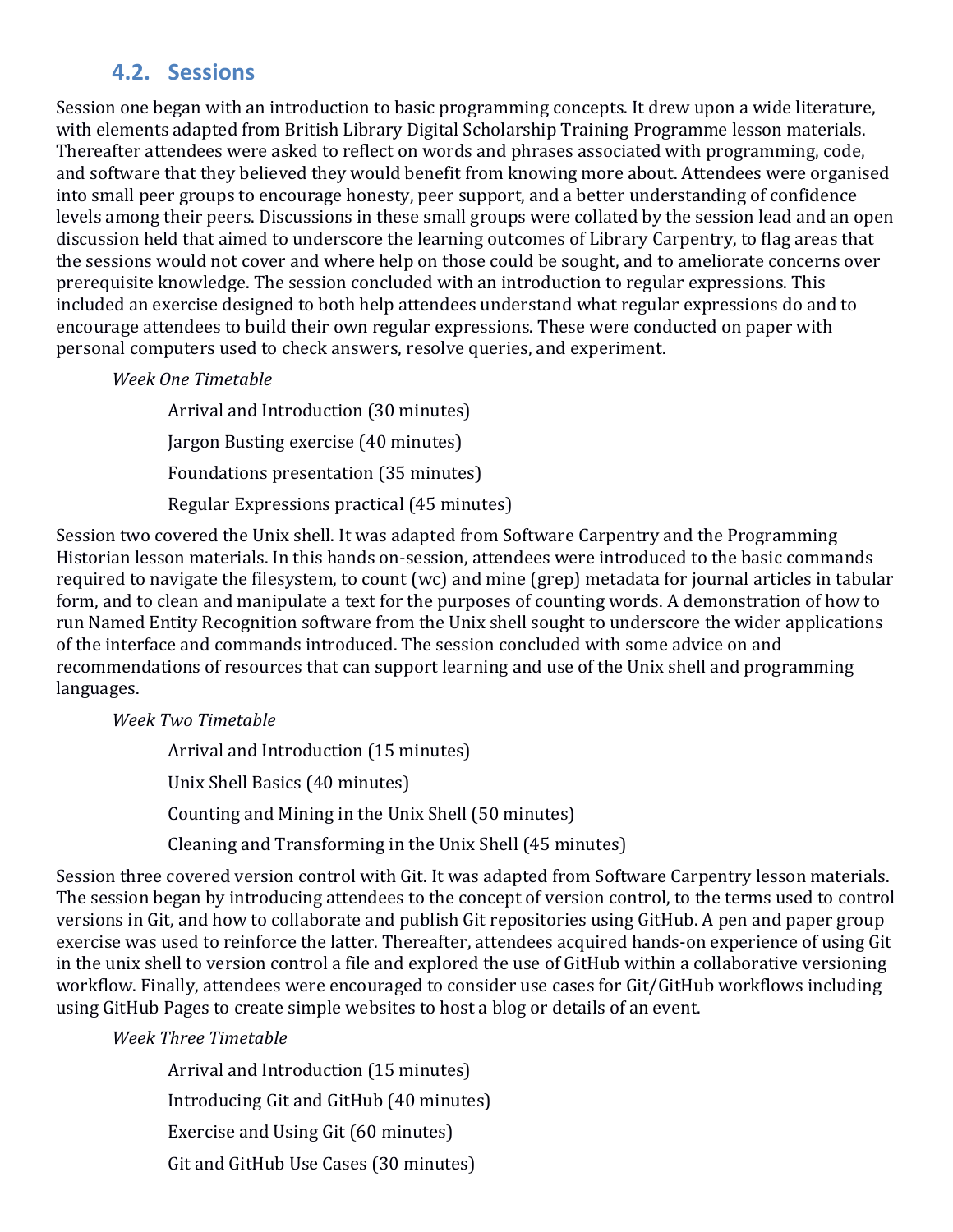Session four covered cleaning and transforming data in OpenRefine. It was adapted from British Library Digital Scholarship Training Programme lesson materials. After a brief introduction to the history of OpenRefine, its purpose, and the community that supports and maintains it, attendees were led through a series of exercises that cleaned and normalised a real-world dataset from an Institutional Repository. The session concluded with some examples of more advanced uses of OpenRefine (such as interactions with web based services) and a discussion of the capabilities of OpenRefine, its appropriateness for certain use cases, and how to integrate it into existing workflows.

#### *Week Four Timetable*

Arrival and Introduction (15 minutes) Introduction to OpenRefine (15 minutes) Basic OpenRefine Functions (80 minutes) Advanced OpenRefine Functions (35 minutes)

Each of the four sessions began by situating what was to follow within the wider context of the programme, and sessions two, three, and four began with an articulation of which of the basic programming concepts encountered in session one would be covered. Every session provided opportunities for attendees to ask questions of the session lead and helpers both during and at the conclusion of the session.

Training materials for each session were available to attendees on Github and have been subsequently archived: the materials available include lesson plans, slides, data used in exercise, handouts, and answer sheets (Baker 2016).

# **5. Attendance and Feedback**

One of the aims of the Library Carpentry exploratory programme was to collect data on software skills in university libraries. This took the form of gathering attendance data and feedback from attendees. Starting with attendance, across the four sessions, a total of 59 individuals from the library and information science community attended Library Carpentry, nine of whom were trainers and/or supported the programme in an administrative capacity (often, in addition to attending as learners). 15 organisations were represented (see Table One).

| <b>Location</b>       | N | <b>Affiliated Organisation</b>                                                                                                                                                                   |
|-----------------------|---|--------------------------------------------------------------------------------------------------------------------------------------------------------------------------------------------------|
| London                | 8 | Birkbeck University of London, British Film<br>Institute, British Library, City University London,<br>Imperial College London, UCL, University of<br>London Computing Centre, The Wellcome Trust |
| South East of England | 3 | Cambridge University, University of Reading,<br><b>University of Sussex</b>                                                                                                                      |
| Rest of England       | 3 | De Montfort University, University of Leicester,<br>University of Sheffield                                                                                                                      |
| International         | 1 | Software Carpentry                                                                                                                                                                               |

Table One: composition of Library Carpentry attendance by location and affiliated organisation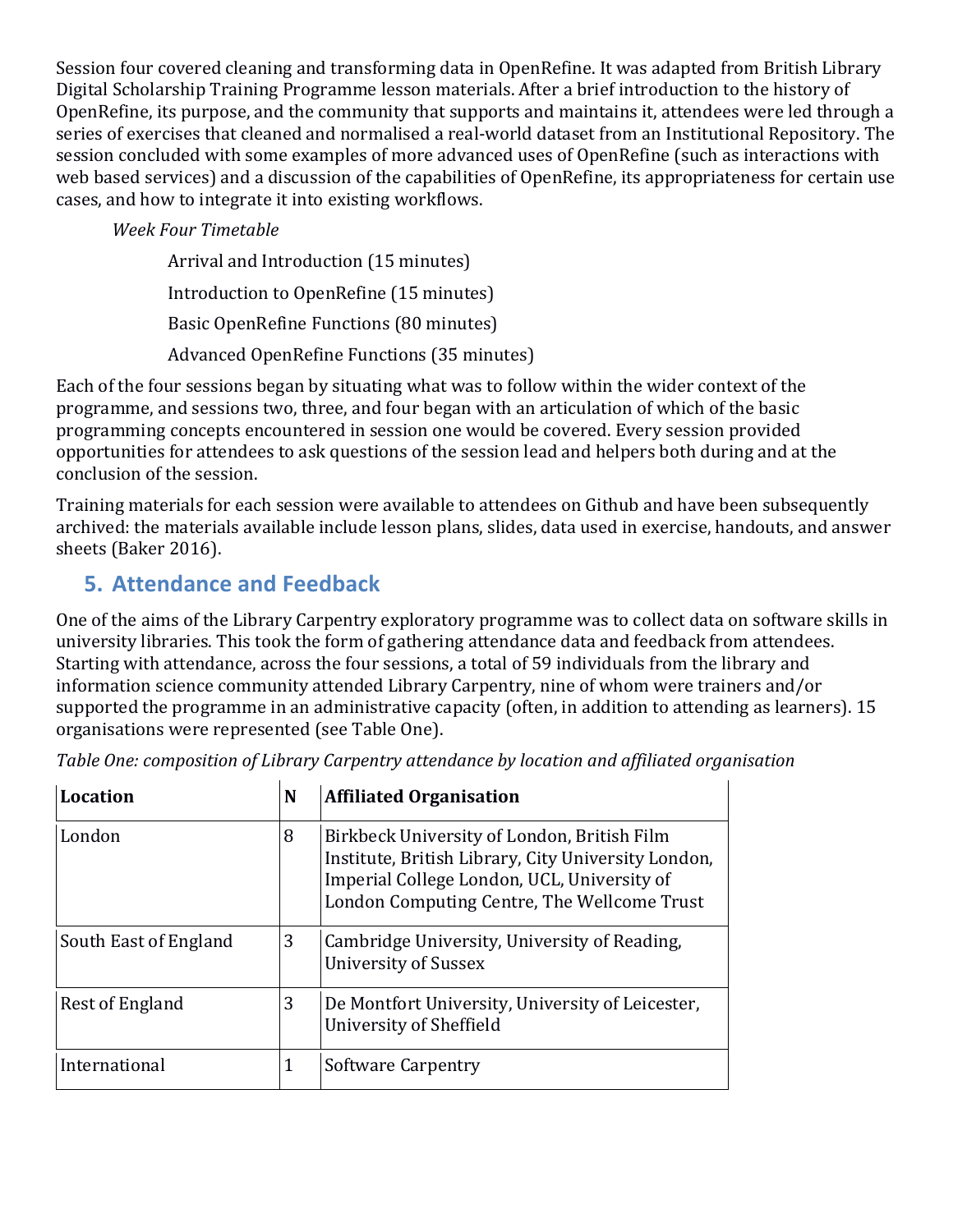# **5.1. Feedback: self-assessment**

During each Library Carpentry session feedback was gathered from attendees. It was anticipated that this data would support understanding of both whether the syllabus had been pitched correctly so as to deliver the stated learning outcomes and the potential barriers to building a distributed community model for embracing and sustaining software skills in the library and information profession. Three mechanisms were used to gather feedback from attendees. First, at the beginning of each session, attendees were asked to self-report their skill level based on the topic at hand. In order to do this, attendees were asked to complete the sentence 'In relation to the topic this week I know...' with one of four options: 'Nothing!'  $(1)$ , 'A little!'  $(2)$ , 'Lots!'  $(3)$ , and 'Lots and Lots!'  $(4)$ . The rationale for this exercise was threefold: first, it enabled the session leads to gain a quick sense of the confidence in the room each week; second, as attendees were asked to clearly display this on their badge, other attendees were able to identify people nearby in the room who might be able to support them if they got stuck; and third, it provided data on what software skills attendees thought they had before attending Library Carpentry.

| In relation to<br>the topic this<br>week I know | Nothing! | A little! | Lots!            | <b>Lots and Lots!!</b> |
|-------------------------------------------------|----------|-----------|------------------|------------------------|
| Week One                                        | 22       | 17        | 2                | 0                      |
| Week Two                                        | 31       | 10        | 2                | 2                      |
| Week Three                                      | 27       | 7         | $\boldsymbol{0}$ | 0                      |
| Week Four                                       | 32       | 7         | $\boldsymbol{0}$ | $\boldsymbol{0}$       |
| Mean $(n)$                                      | 28       | 10.25     | 1                | 0.5                    |

Table Two: attendee self-reporting on skill level at the start of each week

The data displayed in Table Two shows that at the beginning of sessions two, three, and four more than three-quarters of attendees reported knowing nothing about the topic at hand. Attendees were more knowledgeable on concepts (session one), suggesting the existence of a basic set of knowledges in the library and information science community upon which software skills could build. OpenRefine (session four) provided the lowest self-assessment, although this was expected given that it is specialist, bespoke software. Session three (which covered Git) had the lowest attendance. This data suggests that the integration of software skills into the work of library and information professionals remains uneven.

# **5.2. Feedback: anticipated use of Library Carpentry**

The second mechanism by which feedback was collected took place at the beginning of the third session, the programme mid-point (for this data see week two materials; Baker, 2016). On this occasion attendees were asked to articulate ways in which what they had learnt could be used in their daily practice. Attendees were asked to write on a sticky note a scenario in which they could imagine that they or a member of their team might be able to use what they had learnt at Library Carpentry in the workplace.

27 attendees responded. These responses were grouped by theme to identify clusters. Analysis of these responses shows a strong cluster  $(n = 11)$  that anticipated using software skills to improve their search capabilities:

- 'Ability to combine large documents and search across them'
- 'Find all VERSIONS of a word (misspelt due to dyslexia) within a database'
- 'Possibly pulling lines out of a horrid csv file our open access system produces'.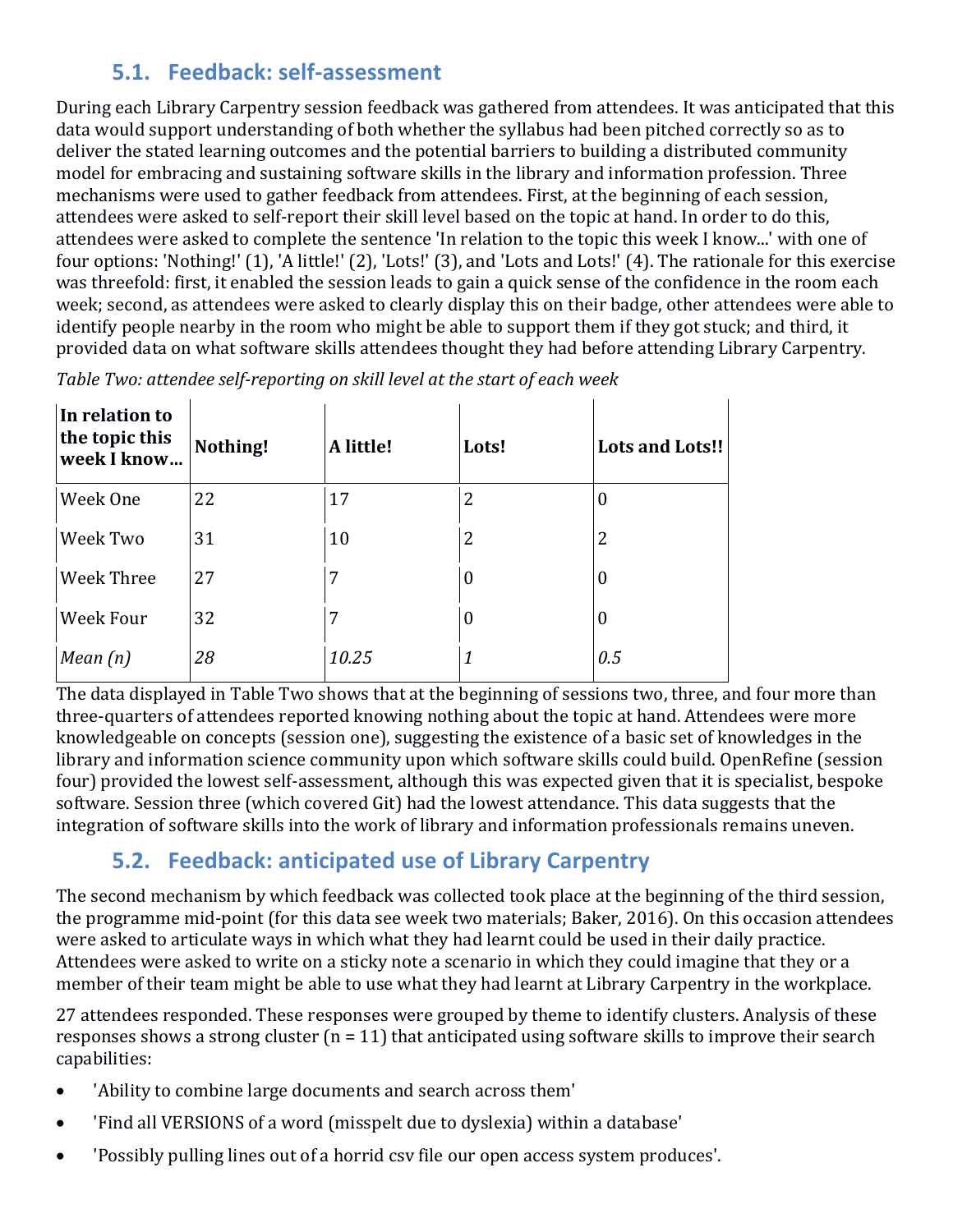Concurrent with these were clusters of responses that anticipated using skills learnt at Library Carpentry to manipulate large scale data  $(n = 7)$  or to review library data  $(n = 10)$ :

- 'Use regular expressions to help create review files of metadata'
- 'Comparing e-book data (ie. cat records) with physical records. Overlaps? Gaps? Subject heavy in one or other?'
- Cleaning up data after exporting it from a) LMS b) Institutional Repository'
- 'Reformatting shelfmarks (title, author, etc) in an exported database of item/bib records. Quite possibly in transforming data to different systems eg. alt LMS etc'.

Attendees also reported anticipating using the skills learnt at Library Carpentry to better understand software related possibilities in their workplaces  $(n = 4)$ :

- Understanding arguments / possibilities for software'
- SUT MOSTLY talking to the Tech people in clearer, more useful ways'
- 'Given me confidence, reminded me what I know / can learn so I can make online 'sandbox' environment to test tools & share courses'.

Smaller overlapping clusters of potential uses of the skills learnt included research support  $(n = 4)$ , local capacity building ( $n = 2$ ), and task automation ( $n = 2$ ). This data suggests demand in the library and information profession for acquiring software skills.

# **5.3. Feedback: barriers to learning software skills**

The third feedback mechanism took place at the close of the final session (for this data see week four materials; Baker, 2016). On this occasion attendees were asked to articulate what they might need to pass on to colleagues the skills they had learnt at Library Carpentry. Again they were asked to write their responses on a sticky note. 18 attendees responded. These responses were grouped by theme to identify clusters. Analysis of these responses shows time  $(n = 6)$  and practice  $(n = 7)$  as important requirements to passing on skills learnt at Library Carpentry. A smaller cluster  $(n = 4)$  reported the need for more worked examples:

- 'Practice with data I am familiar with applying each week's lessons practically'
- I'd be really keen but think I'd need time and actually apply this to something practically myself (I am hoping to do this) to feel more confident in it  $($ + seeing other people's practical applications too)'
- 'Any websites that act as a simple reminder for me  $+$  to give others'.

Organisational barriers to passing on skills learnt were reported. These were described in two forms. One group  $(n = 3)$  reported having insufficient IT permissions to apply the skills developed at Library Carpentry in their workplace. A second more nebulous group  $(n = 4)$  reported that their organisational culture was either unsupportive or lacked the communities they needed to embed software skills in their practice:

- 'An appropriate channel: knowing the people/group to disseminate to'
- 'some of my colleagues are not very technologically adept, so not sure how much can pass on', 'Might be able to sell OpenRefine to colleagues but the organisation I work for hates Open Source Software :('
- T certainly need more time to practice and a community where I am not afraid of asking stupid questions'.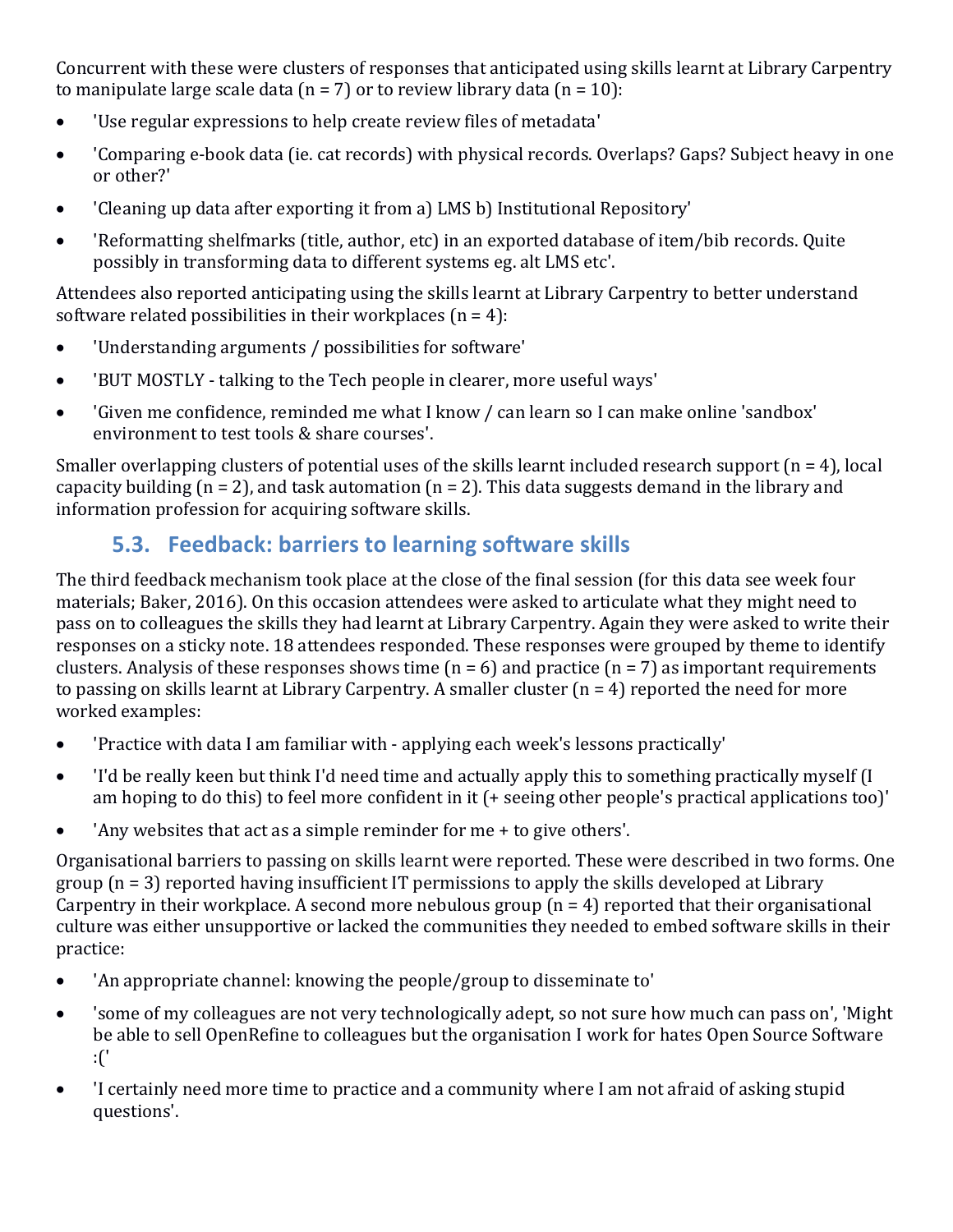This data suggests that in spite of demand for software skills, the integration of core software skills into the work of library and information professionals is inhibited by significant cultural, social and organisational barriers.

## **5.4. Review**

Taken together, these three sets of data (drawn, it must be noted, from a self-selecting audience) point to three provisional findings and recommendations:

1) Library and information science professionals both value the acquisition of software skills as part of their professional development and report a low competency in such skills (findings corroborated by two attendee blogs that reflected on attending Library Carpentry: Playforth, 2015; Sykes, 2016). More work is needed corroborate these findings in an international context.

2) Library and information science professionals report undertaking activities that could be improved by their acquisition of software skills. More work is needed to map these activities to the roles performed by library and information professionals.

3) Library and information science professionals face various challenges to acquiring software skills and to embedding those skills in their workplace. More work is needed to tease out commonalities between these challenges.

An organisational challenge not captured by these feedback mechanisms was one of timing. Taking into account the target audience and the host institution, it was important to strike a balance between fulfilling everyday responsibilities and the need for ongoing professional development. Complementing the positive feedback regarding content and delivery, some participants provided informal negative feedback that the sessions were too long, especially as they took place after a day of work. The pragmatic challenge for organisers and participants was that this time of the day was the most feasible for information professions with core working hour responsibilities and stretched professional development capacity. Work that builds on the initial exploratory run of Library Carpentry must remain attentive to this important professional dynamic.

# **6. Next Steps**

Starting with what went well, the decision to spread Library Carpentry across four weekly evening sessions (as opposed to Software Carpentry's two-day format) delivered significant benefits: the intensity of learning was distributed, the time between sessions was used to reinforce skills and field queries, nascent peer support communities were built (especially through the logging of issues on GitHub and the use of the Twitter hashtag #librarycarpentry during and after sessions; Priego, 2016), the syllabus was revised mid-programme based on the progress of previous sessions, and a wider pool of expert trainers could be drawn upon (that is, the individual trainers and helpers were unlikely to all have been available simultaneously). The decision to encourage institutions to bring a cohort to Library Carpentry across a four-week period was a notable success: attendees reported discussing sessions during journeys home and subsequently in the office, thus deepening knowledge acquisition and facilitating self- and peerlearning. Attendance remained consistent throughout, indicating that attendees were sufficiently satisfied with the learning experience to return the next week.

As the lessons were new – if adapted in most cases from existing resources – areas were encountered where revisions focused on clarity and concision were required. The necessity to troubleshoot problems encountered by a large group meant that all four lessons fell behind schedule, and most did not cover the entirety of the planned lesson content. A higher ratio of trainers and helpers to attendees might alleviate this problem, though as many of the problems encountered were not lesson related but caused by attendees working on their own personal computers (such as failed WiFi logins, software installation faults, and operating systems interoperability issues) an IT training suite might also ensure more lesson content is covered. That said, we observed clear benefits of having learners able to leave a training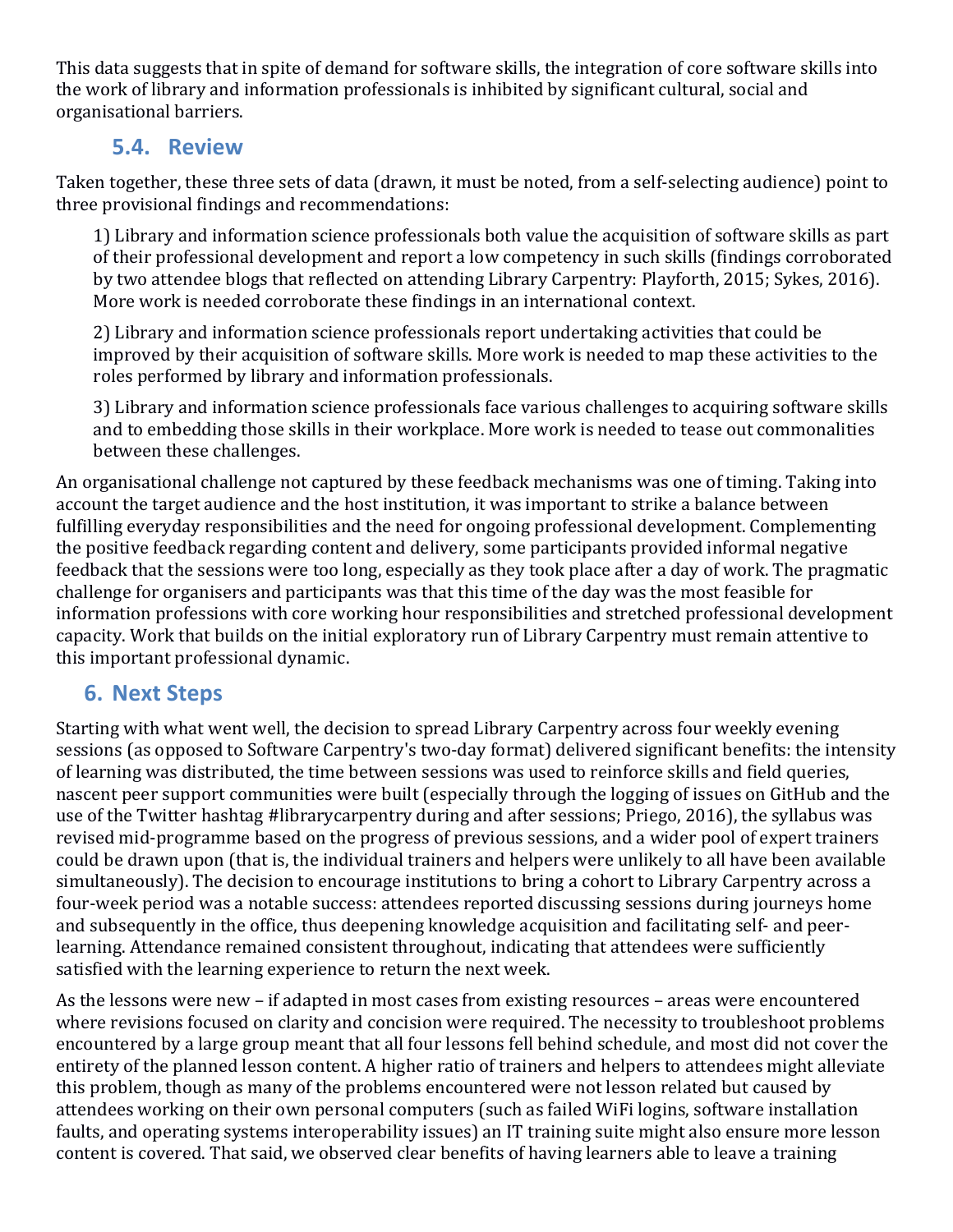session with a configured environment on their own personal computers: that is, they could continue developing their skills immediately (Wilson, 2013). Better support for learners who wish to reinforce learning between sessions could be offered by providing exercises for completion between lessons.

Finally, attendees struggled most with Git workflows and terminology, this in spite of attendees using GitHub Issues to discuss or ask questions from week one (see for example the especially large number of OpenRefine use case queries raised on GitHub Issues after prompting from the session four lead https://github.com/LibraryCarpentry/week-four-library-carpentry/issues). Introducing Git through a GUI such as GitHub Desktop might be preferred, although this would reduce the opportunity to reinforce learning of shell commands. Note however this is a finding of comparable training programmes and is a reason for Data Carpentry not teaching Git and GitHub.

# **7. Conclusion**

The future plans for Library Carpentry, however, go beyond iterating lesson content. Library Carpentry set out to build the foundations of a community model for embracing and sustaining software skills in the library and information profession, with the intention that this model would emerge from the experience of delivering the initial exploratory programme. Spreading the programme over four weeks had the unexpected benefit of alerting a wider range of non-attendees to Library Carpentry, a number of whom reached out during and since Library Carpentry to find out more and to enquire into running iterations of Library Carpentry in their local area.

Since the Library Carpentry exploratory run, 12 further workshops have since been organised in 7 countries across 4 continents. Each workshop has adapted the lesson materials and timings to suit the needs of requirements of their local audience. Alongside and as a result of these workshops, the Library Carpentry lesson materials have been substantially revised and improved. During the Mozilla Science Lab Global Spring (2-3 June 2016), a team from the USA, Australia, Canada, UK, the Netherlands, and South Africa developed lesson materials, added a new lesson on SQL (a relational database management language), assigned administrative roles required to support a distributed management and maintenance structure, and republished the materials using the Data Carpentry lesson template (Weaver, 2016). Building on the momentum created by these medium-term successes, we hope that in the long-term Library Carpentry will develop a sustainable model comparable to Software Carpentry and Data Carpentry – that is, towards an evolving set of centralized lessons delivered globally by individuals who have undergone instructor training, the latter in particular having proved crucial to building communities around both Software Carpentry and Data Carpentry. To achieve this, we must first note that Software Carpentry and Library Carpentry have different audiences: the former being scholars (and primarily scientists) who self-identify with the benefits of developing their own software skills in relation to their research; the latter being professionals who self-identify with the benefits of developing their own software skills in relation to their organisational needs. With this in mind, and in lieu of substantial funds, the next step is to establish Library Carpentry along a distributed model, to create a body of materials that libraries as organisations can drawn on, adapt, and reuse as appropriate in their local contexts, thereby achieving medium-term sustainability through an organisation to organisation community. To achieve this, investment priorities for future work are:

- Evaluate the short- to medium-term benefits of attending Library Carpentry workshops to both attendees and their libraries through semi-structured interviews with attendees.
- Develop a set of resources to enable Library Carpentry attendees to pass on software skills in their libraries. It is anticipated that these resources would be predicated on the idea that the best way to reinforce your own software skills is to teach others.
- Disseminate the results of that evaluation and the resources developed in appropriate venues.

This case study has described how the Library Carpentry exploratory programme was conceived and delivered, the syllabus of software skills training materials that were used and subsequently developed,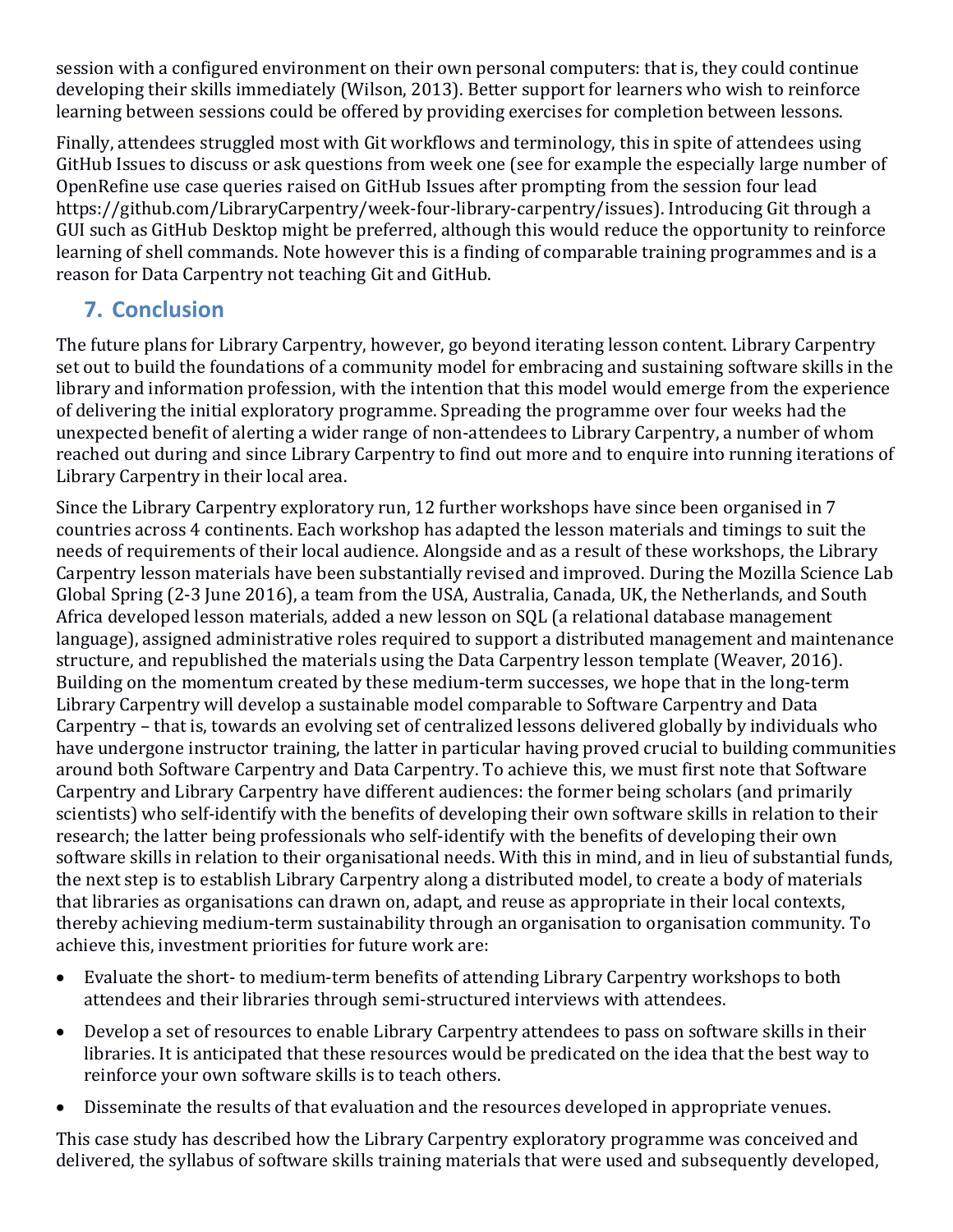the analysis of data collection exercises that were conducted, and developments that have occurred in subsequent months. The Library Carpentry exploratory programme and the activities that have built on it confirm that there is demand, appetite and a will among library and information professionals to acquire software skills. As librarians and software skills are both vital components of world-class research, Library Carpentry is a timely intervention into the role of librarians in the research lifecycle.

## **Acknowledgements**

We thank the Software Sustainability Institute for their generous sponsorship of Library Carpentry. The Software Sustainability Institute cultivates world-class research with software. The Institute is based at the universities of Edinburgh, Manchester, Southampton and Oxford.

## **References**

Baker J., Bourg, C., Gil, A., Hettel, J., Lindblad, P., Miller, L., & Stack, P. (2014). Methods for empowering library staff through digital humanities skills'. Workshop given at Digital Humanities 2014, Lausanne, Switzerland, July  $7 - 12$ , 2014. Retrieved October 20, 2016, from https://dh2014.files.wordpress.com/2014/04/dh-2014-workshop-010.pdf

Baker, J., Williams, H., Russell, J., & Rosenblum, B. (2014). *Teaching digital humanities in the library*. Talk given at Data Driven: Digital Humanities in the Library, Charleston, SC, June  $20 - 22$ , 2014.

Baker, J. (2014). *British Library Digital Scholarship Training Programme: a round-up of resources you can use.* British Library Digital Scholarship. Retrieved October 20, 2016, from http://britishlibrary.typepad.co.uk/digital-scholarship/2014/10/british-library-digital-scholarshiptraining-programme-round-up-of-resources-you-can-use.html

Baker, J. (2015a). *What would Library Carpentry look like?* British Library Digital Scholarship blog. Retrieved October 20, 2016, from http://britishlibrary.typepad.co.uk/digitalscholarship/2015/02/what-would-library-carpentry-look-like.html

Baker, J. (2015b). *Library Carpentry: call for volunteers, call for participants*. British Library Digital Scholarship blog. Retrieved October 20, 2016, from http://britishlibrary.typepad.co.uk/digitalscholarship/2015/04/library-carpentry-call-for-volunteers-call-for-participants.html

Baker, J. (2016). *Library Carpentry. Weeks One-Four. November 2015*. figshare. Retrieved October 20, 2016, from https://dx.doi.org/10.6084/m9.figshare.3082990.v2

Crymble, A. (2015). How can we make the PH more friendly for women to contribute?. *The Programming Historian, 152, n.p.* Retrieved October 20, 2016, from https://github.com/programminghistorian/jekyll/issues/152

Crymble, A., Gibbs, F., Hegel, A., McDaniel, C., Milligan, I, Taparata, E., Wieringa, J. (Eds.) (2016). The programming historian. (2nd ed.). Retrieved from http://programminghistorian.org/

Dalziel, K. (2008). *Why every library science student should learn programming*. nirak.net. Retrieved October 20, 2016, from http://nirak.net/2008/12/why-every-library-science-student-should-learnprogramming/

Devenyi, G., Koch, C., Srinath, A. (Eds) (June 2016) Software Carpentry: The Unix Shell. Version 2016.06. Retrieved October 21, 2016, from https://github.com/swcarpentry/shell-novice, http://dx.doi.org/10.5281/zenodo.57544

Erdmann, C., van Alstine, C., Durocher, M., et al. (2014). Data scientist training for librarians. International Data Curation Conference 2014, San Francisco, California, February 24 - 27, 2014. Retrieved from http://www.dcc.ac.uk/sites/default/files/documents/IDCC14/215DST4L-idcc\_14.pdf